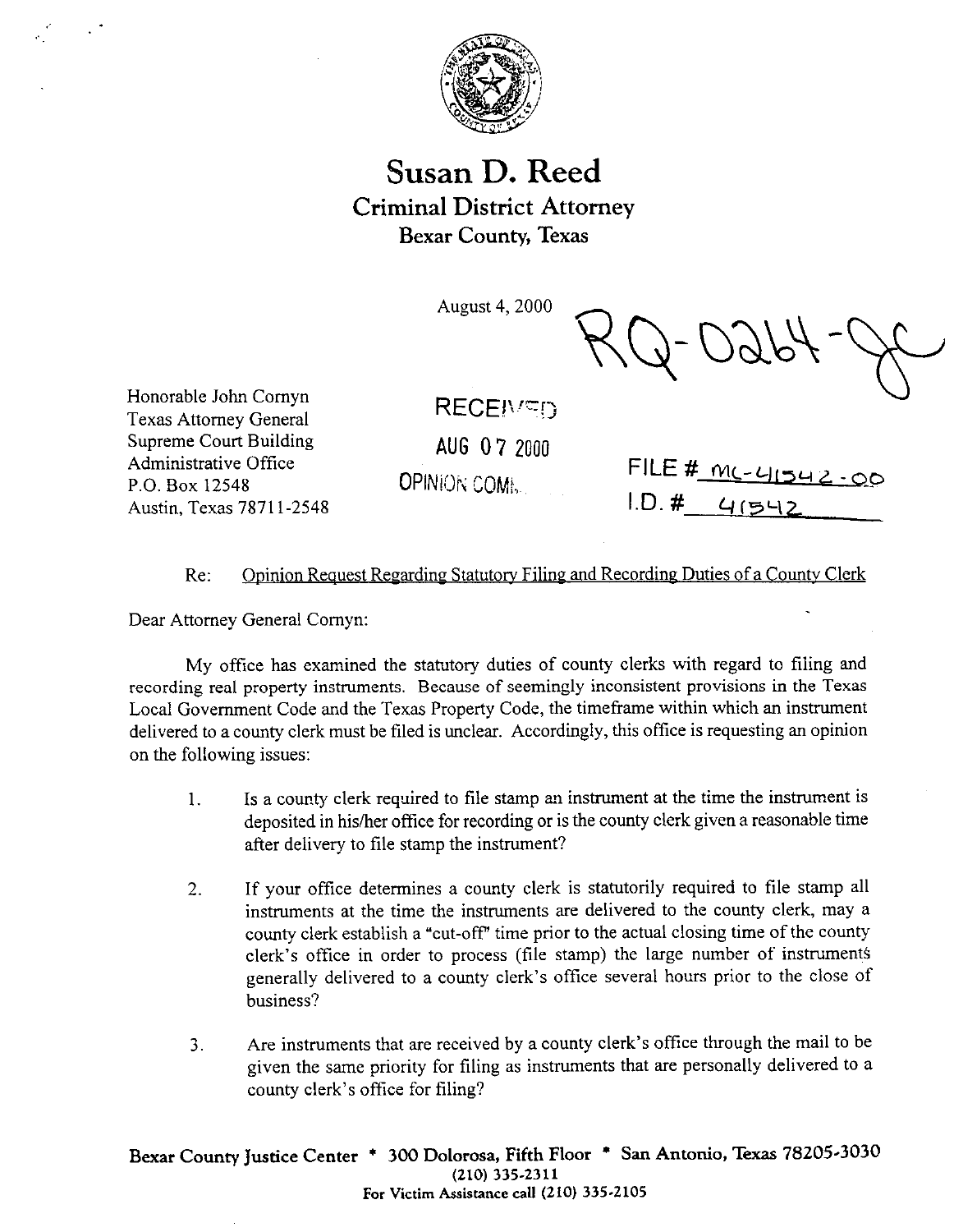Attorney General John Comyn August 4,200O Page 2

#### **BACKGROUND**

The Bexar County Clerk's Office, like county clerks' offices in other urban counties, has experienced a substantial increase in recent years in the volume of instruments being filed for record. The rise in tilings is attributable, in part, to increased transactions by title companies resulting in numerous instruments being tiled for recording at the county clerk's office toward the end of each business day. As each title company may deliver several hundred instruments daily to the county clerk's office, file stamping the instruments upon receipt is becoming problematic.

### **ISSUE 1 Is a county clerk required to tile stamp an instrument at the time the instrument is deposited in hisiher oftice for recording or is the county clerk given a reasonable time after delivery to tile stamp the instrument and, if so, what is "reasonable?"**

There are two statutes which refer to the time within which an instrument must be recorded by a county clerk:

Section 191.001 (c) of the Texas Local Government Code states:

"The county clerk shall record, exactly, wifhout *delay,* and in the manner provided by this subtitle, the contents of each instrument that is tiled for recording and that the clerk is authorized to record."

Section 11.04 (a) (1) of the Texas Property Code states:

"(a) A county clerk shall:

(1) correctly record, as required by law, within a reasonable time after *delivery,* any instrument authorized or required to be recorded in that clerk's office that is proved, acknowledged, or sworn to according to law..."

While Section 191,003 of the Texas Local Government Code provides that an instrument filed for recording with the county clerk is considered recorded from the time the instrument is filed; filing and recording are two separate acts which do not necessarily occur at the same time. The time of tiling establishes the recording time, but the physical act of recording may occur later ("within a reasonable time"or "without delay"). While a county clerk is not mandated to record a document at the same time that it is filed, he is required to note on the document the precise time that it was filed. Tex. Loc. Gov't Code Ann. § 193.001(b). Thus, it appears the county clerk must immediately file stamp the instrument.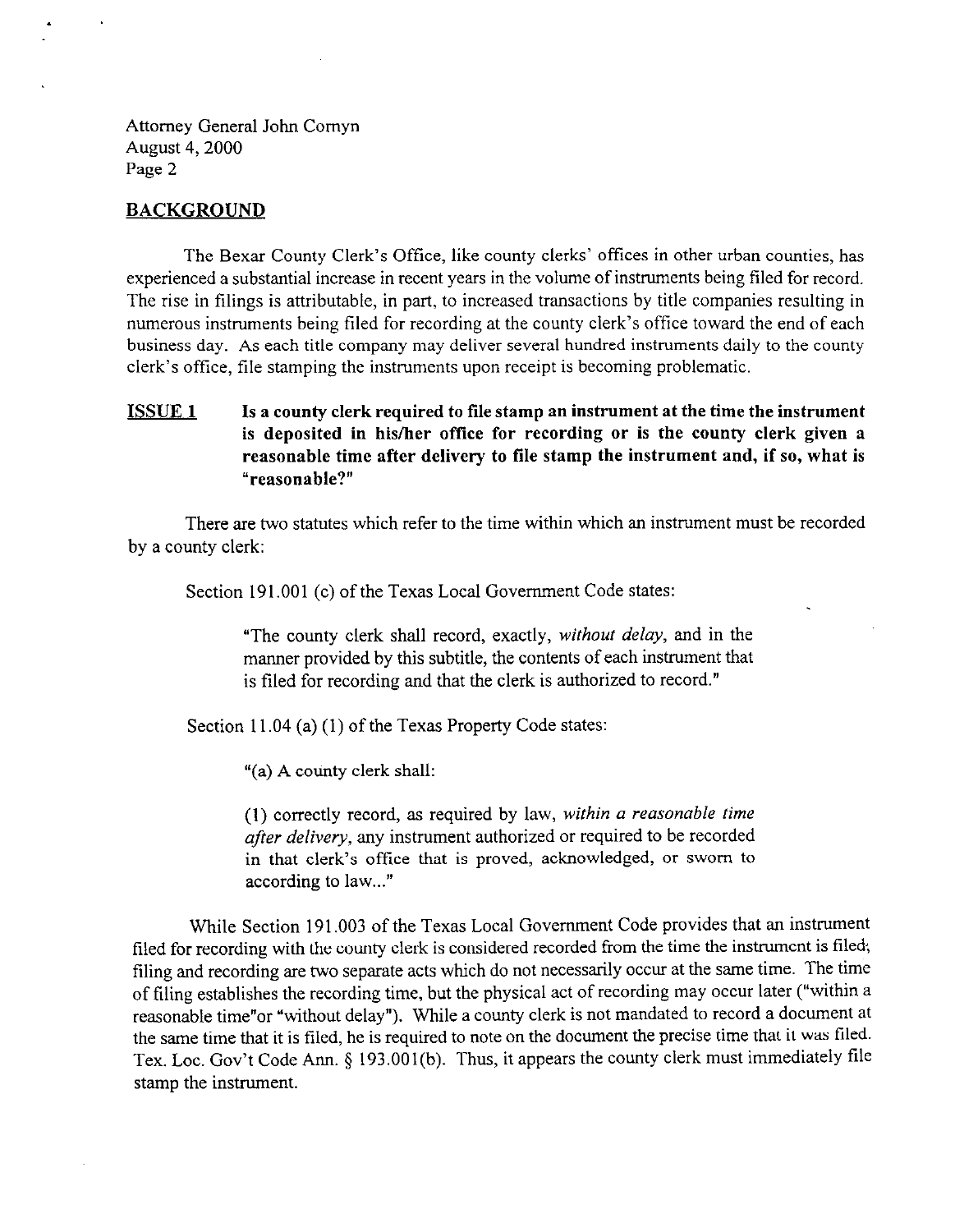Attorney General John Comyn August 4,200O Page 3

1 .

## **<u>ISSUE 2</u> If your office determines a county clerk is statutorily required to file stamp all instruments at the time the instruments are delivered to the county clerk, may a county clerk establish a "cut-oft" time prior to the actual closing time of the**  county clerk's office in order to process (file stamp) the large number of **instruments generally delivered to a county clerk's office several hours prior to the close of business?**

The Texas Attorney General's Office has consistently held that, absent a statute to the contrary, a commissioners court may not interfere with a county official's authority to set the hours his or her office will be open to the public. Tex. Att'y Gen. Op. No. C-350 (1964) at 1-2; 0-6679 (1945) at 2. A county official has implied authority to set the working conditions for his or her own employees. Tex. Att'y Gen. Op. No. JC-0131 (1999) at 2; JC-0239 (2000) at 3.

Section 157.021 of the Texas Local Government Code grants the commissioners court in a county with a population of 355,000 or more the authority to adopt and enforce uniform rules on the hours of work of department heads, assistants, deputies, and other employees whose compensation is set or approved by the court. Effective October 21, 1987, Bexar County Commissioners Court approved the Personnel Rules for Bexar County. Section 5.015 requires employees to work forty hours per week with the County's official work week commencing Saturday at 12:Ol a.m. and ending Friday at 12:OO a.m. There are no stated hours during which Bexar County offices are required to remain open.

In this case, the Bexar County Clerk is considering closing the clerk's office as early as 3:30 p.m. each weekday in order that all instruments may be tile stamped prior to close of business on the day the instruments are delivered to the County Clerk's Offtce. All employees would be working forty hours per week. Since closing the Bexar County Clerk's Office to the public prior to 5:00 p.m. on each business day appears to be a procedure that would enable the Bexar County Clerk to meet his statutory duty to record the instruments upon delivery to his office and this practice does not violate Bexar County policy, it would appear the Bexar County Clerk could utilize this procedure.

# **ISSUE 3 Are instruments that are received by a county clerk's office through the mail to be given the same priority as instruments that are personally delivered to a county clerk's office for recording?**

The Court in Jones v. MacCorquodale, 218 S.W. 59, 61 (Tex. Civ. App. - Galveston 1919, writ ref'd), held that when an instrument is delivered by mail at the same time that an instrument is personally delivered to a county clerk's office for record, both instruments are entitled to be recorded upon arrival or deposit at the county clerk's office. Applying the holding in Jones, a county clerk would be required to tile stamp all instruments received through mail deliveries during the day at the time of delivery rather than tile stamping all instruments received through the mail throughout a particular business day at a certain time later in the day.